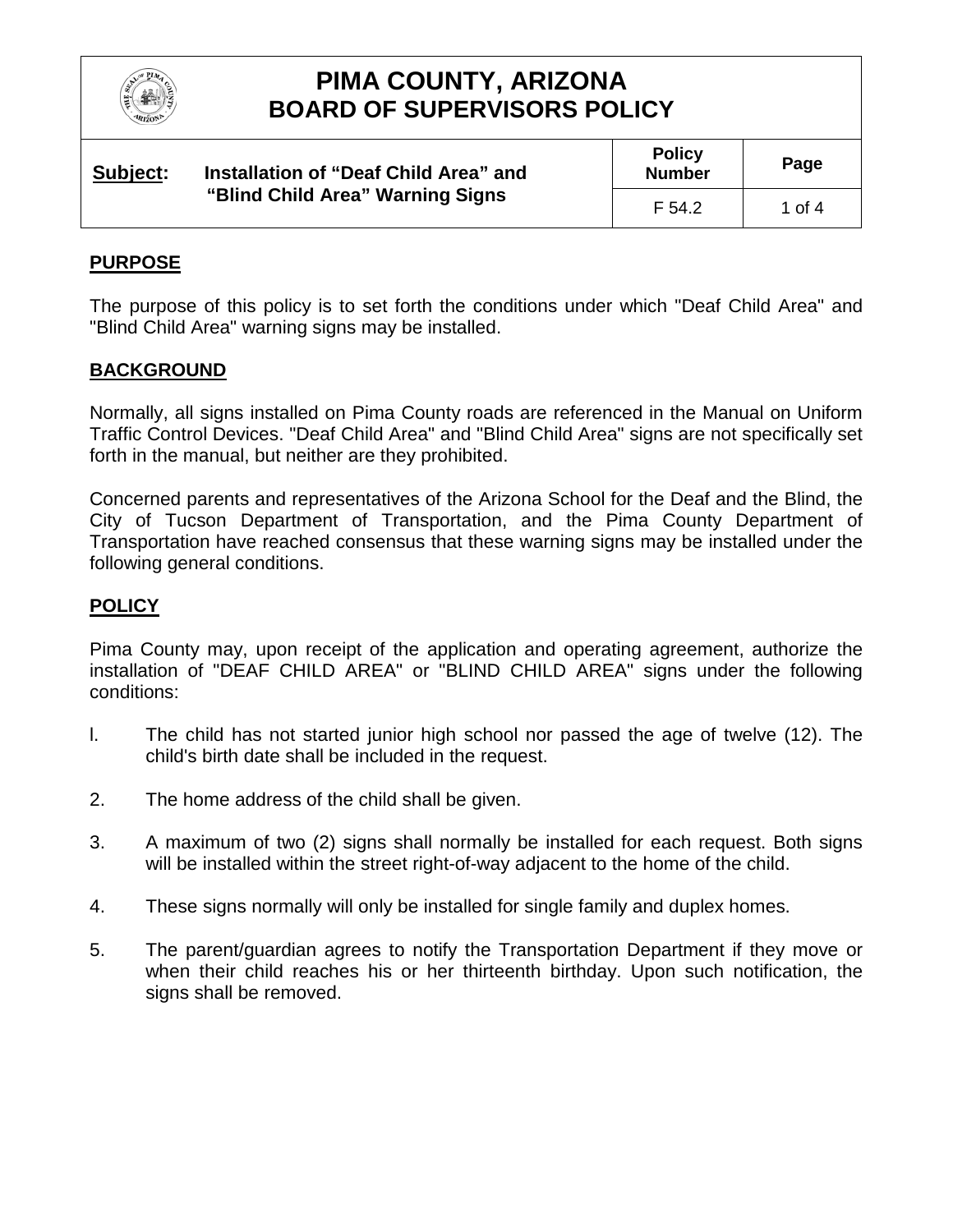

| Subject: | Installation of "Deaf Child Area" and<br>"Blind Child Area" Warning Signs | <b>Policy</b><br><b>Number</b> | Page   |
|----------|---------------------------------------------------------------------------|--------------------------------|--------|
|          |                                                                           | F 54.2                         | 2 of 4 |

- 6. The Transportation Department may review annually to see that each sign is still warranted.
- 7. The Transportation Department may request proof of the child's disability such as an audiogram for the deaf or a letter from a physician indicating a child is legally blind.
- 8. These signs normally will not be installed on residential cul-de-sacs or dead-end streets 300 feet or less in length.
- 9. Applicants will obtain written agreements from adjacent neighbors that they are not opposed to the proposed sign(s) in front of their homes.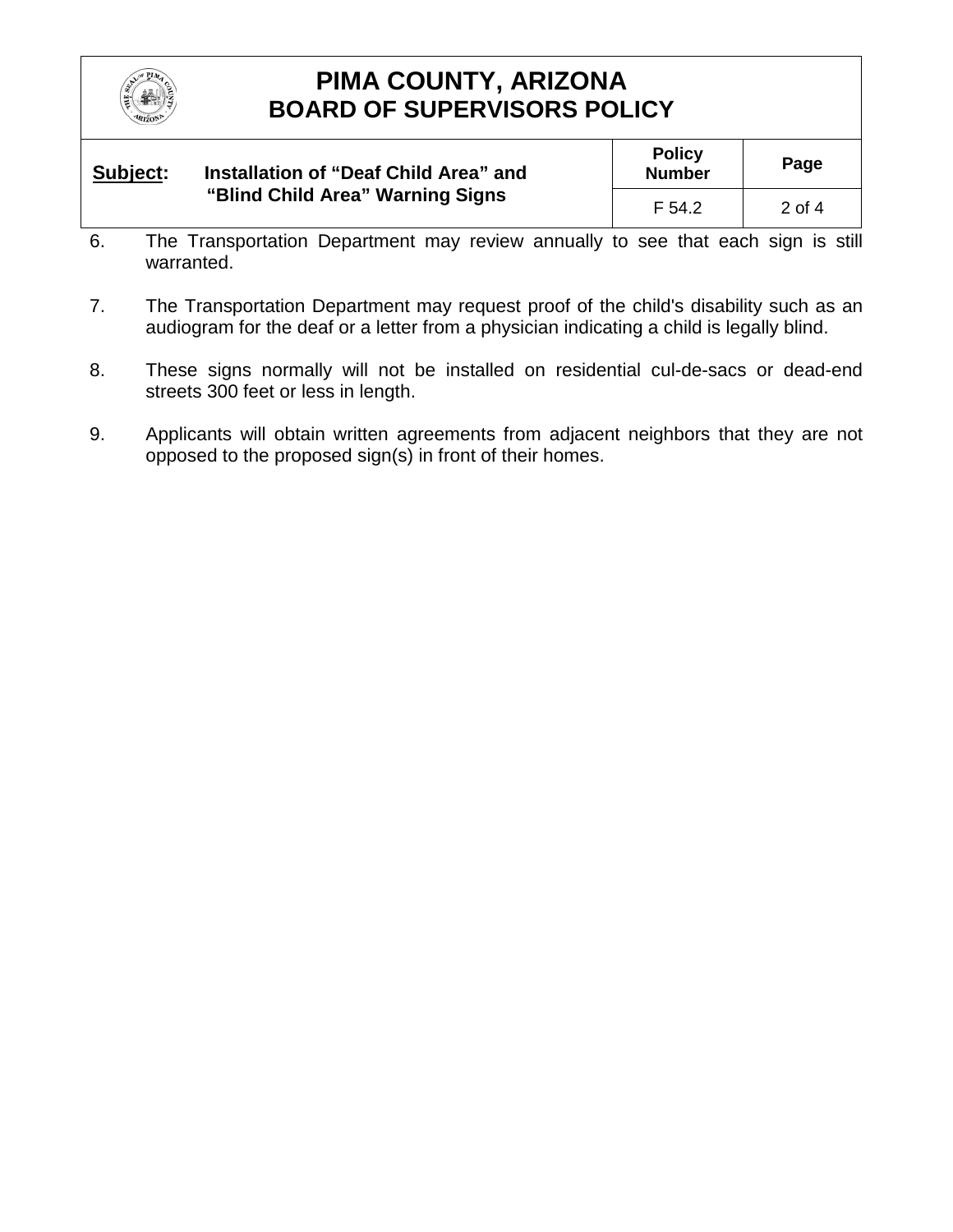

| Subject: | Installation of "Deaf Child Area" and<br>"Blind Child Area" Warning Signs | <b>Policy</b><br><b>Number</b> | Page              |
|----------|---------------------------------------------------------------------------|--------------------------------|-------------------|
|          |                                                                           | F 54.2                         | $3 \text{ of } 4$ |

APPLICATION AND OPERATING AGREEMENT FOR DEAF/BLIND CHILD WARNING **SIGNS** 

In accordance with the provisions of the County Policy regarding the installation of DEAF/BLIND CHILD AREA warning signs, we the undersigned apply for such signs at the location indicated on the diagram below:

The undersigned parent/guardian agrees to administer all duties to insure the safety of the child, to abide by the policy and agreement, to hold the County harmless in the event of a claim against the County allegedly as the result of the installation of the DEAF/BLIND CHILD AREA warning signs and to provide adult supervision during periods of normal usage of the street.

| Name of Child                                                                                                                          |       | Age | <b>Birth Date</b> |
|----------------------------------------------------------------------------------------------------------------------------------------|-------|-----|-------------------|
| Parent/Guardian                                                                                                                        |       |     | Date              |
| <b>Address of Child</b>                                                                                                                | City  | Zip | Phone             |
| Physician, Mobility Instructor, Educator Attesting to Disability                                                                       |       |     |                   |
| Agency                                                                                                                                 |       |     |                   |
| <b>Address</b>                                                                                                                         |       |     |                   |
| For Agency Use Only:                                                                                                                   |       |     |                   |
| Approval is hereby granted for the installation of the DEAF/BLIND CHILD AREA warning<br>sign(s) in accordance with the current policy. |       |     |                   |
| <b>Authorizing Agency</b>                                                                                                              |       |     |                   |
| Approved by                                                                                                                            | Title |     | Date              |
| Log Number                                                                                                                             |       |     | Date              |